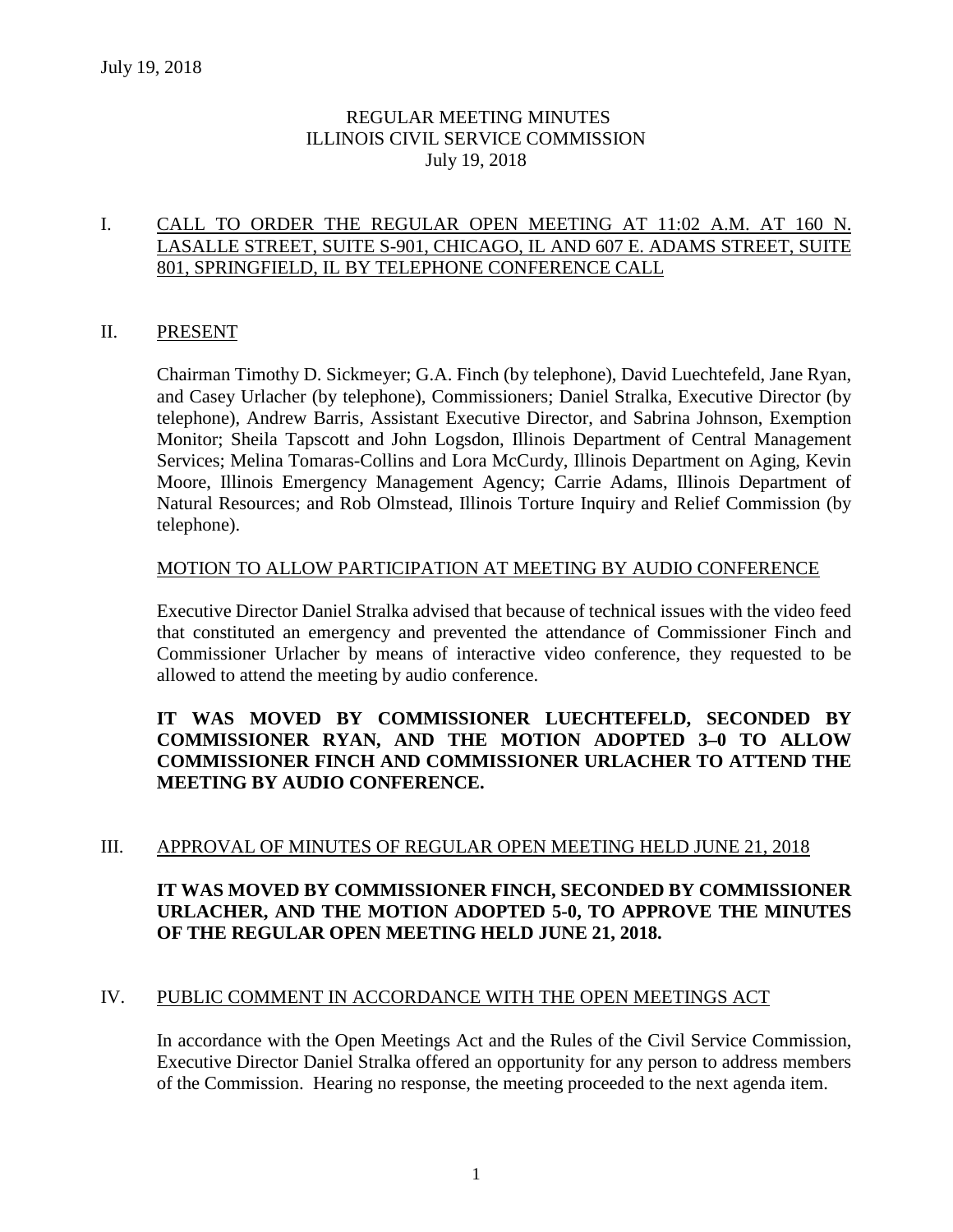#### EXEMPTIONS UNDER SECTION  $4d(3)$  OF THE PERSONNEL CODE V.

# A. Report on Exempt Positions from Department of Central Management Services

|        | Total     | Number of Exempt |
|--------|-----------|------------------|
| Agency | Employees | Positions        |
|        |           |                  |
|        |           |                  |
|        |           |                  |
|        |           |                  |
|        |           |                  |
|        |           |                  |
|        |           |                  |
|        |           |                  |
|        |           |                  |
|        |           |                  |
|        |           |                  |
|        |           |                  |
|        |           |                  |
|        |           |                  |
|        |           |                  |
|        |           |                  |
|        |           |                  |
|        |           |                  |
|        |           |                  |
|        |           |                  |
|        |           |                  |
|        |           |                  |
|        |           |                  |
|        |           |                  |
|        |           |                  |
|        |           |                  |
|        |           |                  |
|        |           |                  |
|        |           |                  |
|        |           |                  |
|        |           |                  |
|        |           |                  |
|        |           |                  |
|        |           |                  |
|        |           |                  |
|        |           |                  |
|        |           |                  |
|        |           |                  |
|        |           |                  |
|        |           |                  |
|        |           |                  |
|        |           |                  |
|        |           |                  |
|        |           |                  |
|        |           |                  |
|        |           |                  |
|        |           |                  |
|        |           |                  |
|        |           |                  |
|        |           |                  |
|        |           |                  |
|        |           |                  |
|        |           |                  |
|        |           |                  |
|        |           |                  |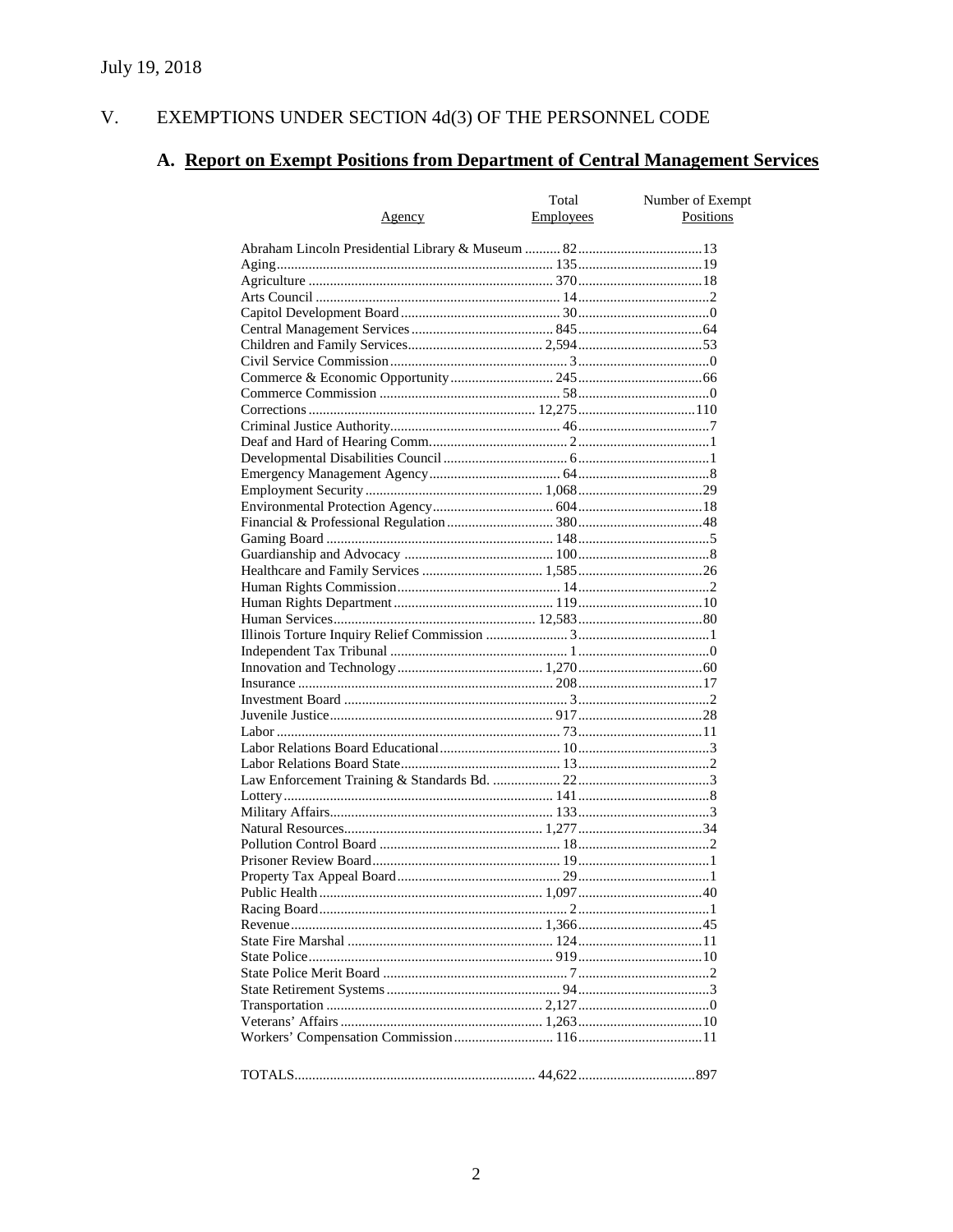# **B. Governing Rule – Section 1.142 Jurisdiction B Exemptions**

- a) The Civil Service Commission shall exercise its judgment when determining whether a position qualifies for exemption from Jurisdiction B under Section 4d(3) of the Personnel Code. The Commission will consider any or all of the following factors inherent in the position and any other factors deemed relevant to the request for exemption:
	- 1) The amount and scope of principal policy making authority;
	- 2) The amount and scope of principal policy administering authority;
	- 3) The amount of independent authority to represent the agency, board or commission to individuals, legislators, organizations or other agencies relative to programmatic responsibilities;
	- 4) The capability to bind the agency, board or commission to a course of action;
	- 5) The nature of the program for which the position has principal policy responsibility;
	- 6) The placement of the position on the organizational chart of the agency, board or commission;
	- 7) The mission, size and geographical scope of the organizational entity or program within the agency, board or commission to which the position is allocated or detailed.
- b) The Commission may, upon its own action after 30 days' notice to the Director of Central Management Services or upon the recommendation of the Director of the Department of Central Management Services, rescind the exemption of any position that no longer meets the requirements for exemption set forth in subsection (a). However, rescission of an exemption shall be approved after the Commission has determined that an adequate level of managerial control exists in exempt status that will insure responsive and accountable administrative control of the programs of the agency, board or commission.
- c) For all positions currently exempt by action of the Commission, the Director of Central Management Services shall inform the Commission promptly in writing of all changes in essential functions, reporting structure, working title, work location, position title, position number or specialized knowledge, skills, abilities, licensure or certification.
- d) Prior to granting an exemption from Jurisdiction B under Section 4d(3) of the Personnel Code, the Commission will notify the incumbent of the position, if any, of its proposed action. The incumbent may appear at the Commission meeting at which action is to be taken and present objections to the exemption request.

(Source: Amended at 34 Ill. Reg. 3485, effective March 3, 2010)

\* \* \*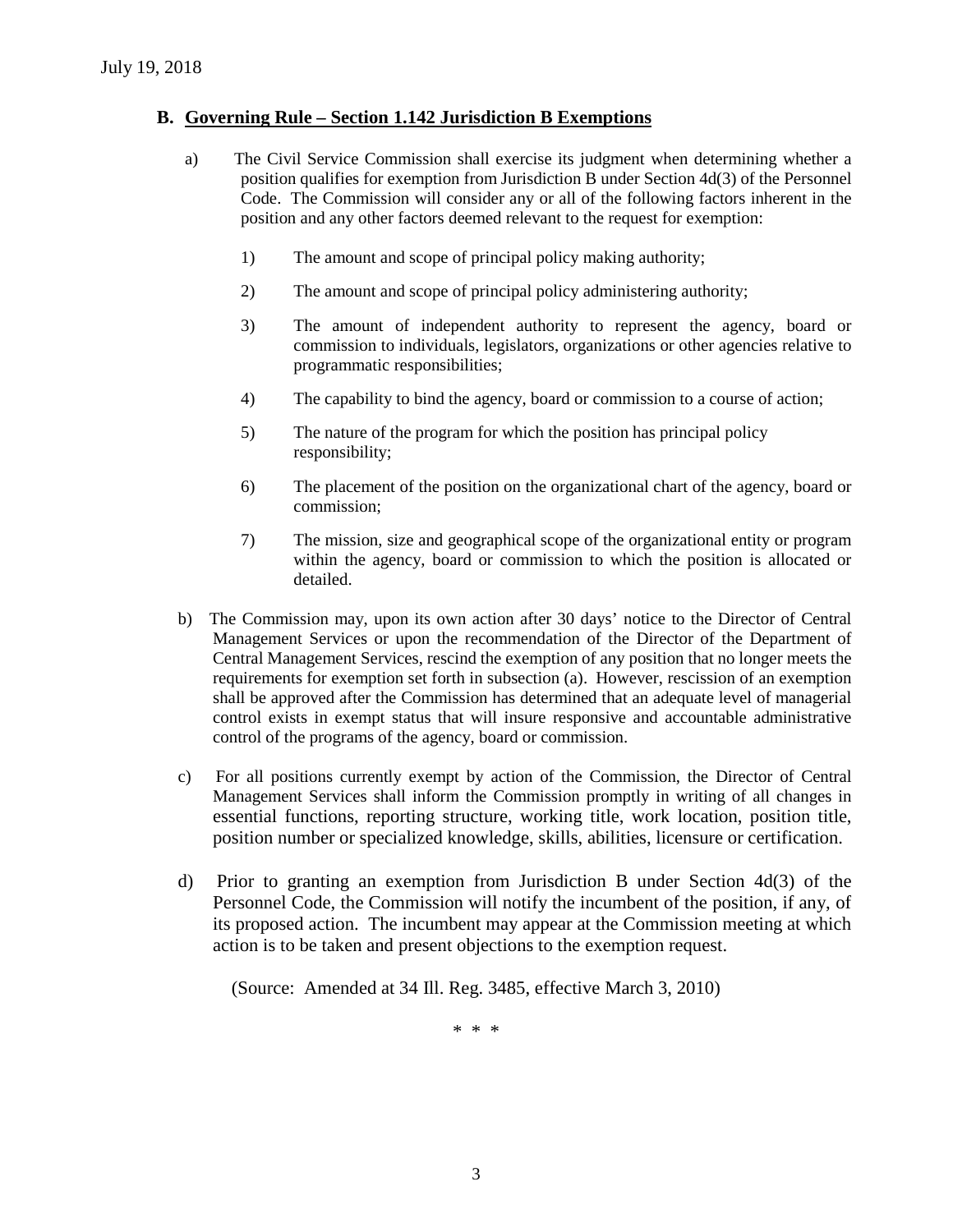# **C. Requests for 4d(3) Exemption**

Exemption Monitor Sabrina Johnson reported the following:

 $\triangleright$  As to Item D, this request is for a Legislative Liaison at Illinois Emergency Management Agency, a position that reports to the Chief of Staff, who reports to the Director. This position will serve as the agency Legislative Liaison and will handle all aspects of legislative activities. This position will draft legislation, review policies and will be the agency liaison with the Governor's Office, the Legislature, Legislature staff and other state agencies. It will confer with legislators or local officials during disaster response and recovery activities. Staff recommended approval of this exemption request.

Commissioner Luechtefeld asked if this was a new position. Kevin Moore responded that the previous legislative liaison had been left over from when IEMA merged with the Department of Nuclear Safety and was a non-Code position. Now that the position was vacant, IEMA determined that it was more appropriate that the position be a Personnel Code covered title as opposed to the technical title it previously was.

 $\triangleright$  As to Item E, this request is for an Executive Director at Illinois Torture Inquiry and Relief Commission, a position that reports to the Chairman. Based on the November 2013 monthly meeting, The Commission granted this exemption through August 2016, then in May 2016 the Commission granted an extension through August 17, 2018. IL Torture Inquire and Relief Commission is requesting to continue exemption status for an additional five years. According to the Illinois Torture Inquiry and Relief Commission Act, a change has been made within Section 70 – Filing of Claims. This Act applies to claims of torture filed not later than ten (previously five) years after the effective date of this Act (August 10, 2009). This position was working with approximately 70 remaining cases before this change, now the caseload will be over 450 cases. The job duties remained the same. Staff recommended extending approval for two years from last day a claim can be filed, which will be August 31, 2021.

Executive Director Rob Olmstead, Illinois Torture Inquiry and Relief Commission, agreed with the term of the exemption.

 $\triangleright$  As to Item F, this request is to rescind the exemption of a Senior Public Service Administrator at Department of Natural Resources, a position that reports to the Office Director of Land Management, who reports to the Director. The exemption was approved for only one year with an expiration date of December 20, 2018. DNR indicated that since the merger of the Illinois Historic Preservation Agency, some sections and programs have been reorganized to other Divisions outside of Land Management and they would like to eliminate this position. Staff recommended approval of this rescission request.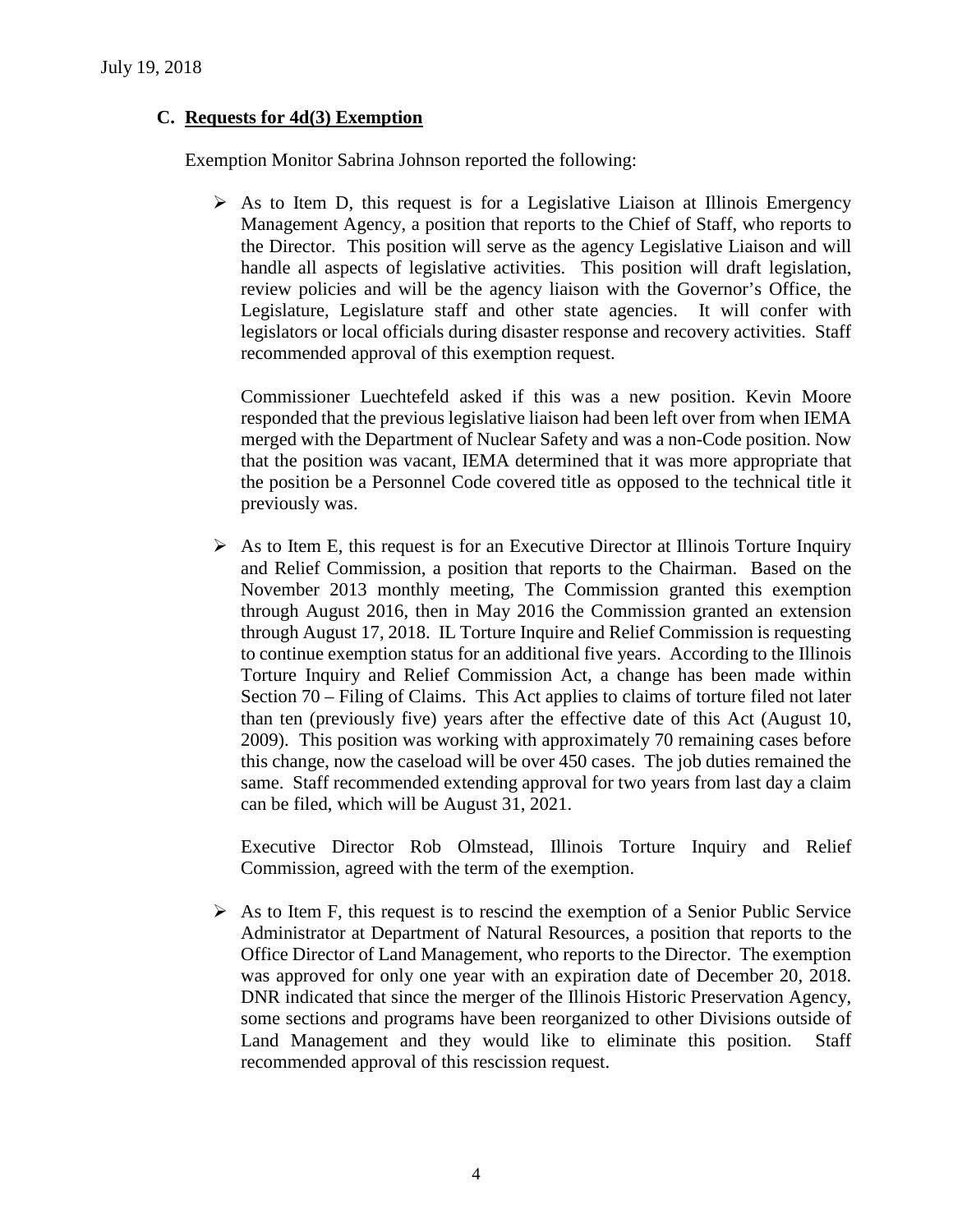Carrie Adams, Illinois Department of Natural Resources, added that this position was inherited with last year's merger with IHPA and was an Option 5, covering wildlife heritage and fisheries. The agency believes this position, which has responsibility for all State parks needs to have staying power so it is more appropriate that it be a Personnel Code covered position. Chairman Sickmeyer indicated he was in agreement with the position having Personnel Code protection.

### **IT WAS MOVED BY COMMISSIONER URLACHER, SECONDED BY COMMISSIONER RYAN, AND THE MOTION ADOPTED 5-0 TO GRANT 4d(3) EXEMPTION FOR THE FOLLOWING POSITIONS:**

- **C: Senior Policy Advisor (Aging)**
- **D: Legislative Liaison (IEMA)**

**IT WAS MOVED BY COMMISSIONER FINCH, SECONDED BY COMMISSIONER URLACHER, AND THE MOTION ADOPTED 5-0 TO GRANT 4d(3) EXEMPTION THROUGH AUGUST 31, 2021 FOR THE FOLLOWING POSITION:**

**E: Executive Director (Torture Inquiry)**

# **IT WAS MOVED BY COMMISSIONER LUECHTEFELD, SECONDED BY COMMISSIONER URLACHER, AND THE MOTION ADOPTED 5-0 TO RESCIND THE 4d(3) EXEMPTION FOR THE FOLLOWING POSITION:**

**F: Division of Parks and Recreation (DNR)**

#### **The following positions were granted 4d(3) exemption on July 19, 2018:**

#### **C. Illinois Department on Aging**

| <b>Position Number</b>  | 40070-47-20-100-00-01                                        |
|-------------------------|--------------------------------------------------------------|
| <b>Functional Title</b> | Senior Policy Advisor                                        |
| Incumbent               | Michael K. Berkes                                            |
|                         | Manager, Planning, Research & Development who reports to the |
| Supervisor              | Deputy Director who reports to the Director                  |
| Location                | <b>Sangamon County</b>                                       |

#### **D. Illinois Emergency Management Agency**

| <b>Position Number</b>  | 37015-50-17-000-10-04                      |
|-------------------------|--------------------------------------------|
| <b>Functional Title</b> | Legislative Liaison                        |
| Incumbent               | Vacant                                     |
| Supervisor              | Chief of Staff who reports to the Director |
| Location                | <b>Sangamon County</b>                     |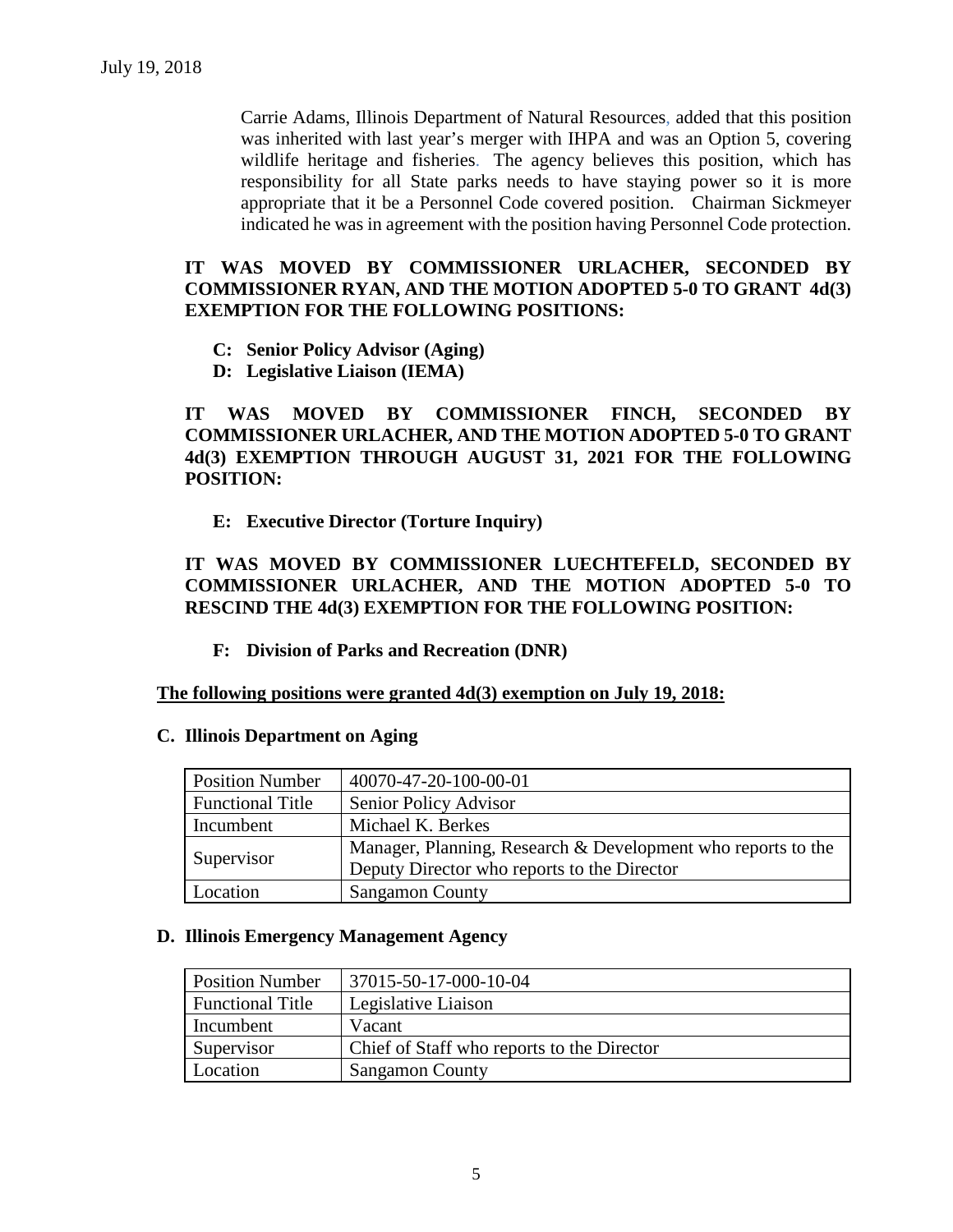# **The following position was granted 4d(3) exemption on July 19, 2018 through August 31, 2021:**

## **E. Illinois Torture Inquiry and Relief Commission**

| <b>Position Number</b>  | $40070 - 50 - 02 - 000 - 00 - 01$ <sup>1</sup>  |
|-------------------------|-------------------------------------------------|
| <b>Functional Title</b> | <b>Executive Director</b>                       |
| Incumbent               | <b>Robert Olmstead</b>                          |
| Supervisor              | Chairman, Torture Inquiry and Relief Commission |
| Location                | <b>Cook County</b>                              |

### **The following 4d(3) exemption was rescinded on July 19, 2018:**

| <b>Item</b> | <b>Position Number</b>                  | Agency | <b>Functional Title</b>                      |
|-------------|-----------------------------------------|--------|----------------------------------------------|
|             | 40070-12-32-000-00-01 Natural Resources |        | Manager, Division of Parks and<br>Recreation |

# VI. CLASS SPECIFICATIONS

# **A. Governing Rule – Section 1.45 Classification Plan**

The Commission will review the class specifications requiring Commission approval under the Classification Plan and will approve those that meet the requirements of the Personnel Code and Personnel Rules and conform to the following accepted principles of position classification:

- a) The specifications are descriptive of the work being done or that will be done;
- b) Identifiable differentials are set forth among classes that are sufficiently significant to permit the assignment of individual positions to the appropriate class;
- c) Reasonable career promotional opportunities are provided;
- d) The specifications provide a reasonable and valid basis for selection screening by merit examinations;
- e) All requirements of the positions are consistent with classes similar in difficulty, complexity and nature of work.
- **B. None submitted**

<span id="page-5-0"></span><sup>&</sup>lt;sup>1</sup> This position was granted  $4d(3)$  exemption on May 20, 2016 for a term that expires August 17, 2018.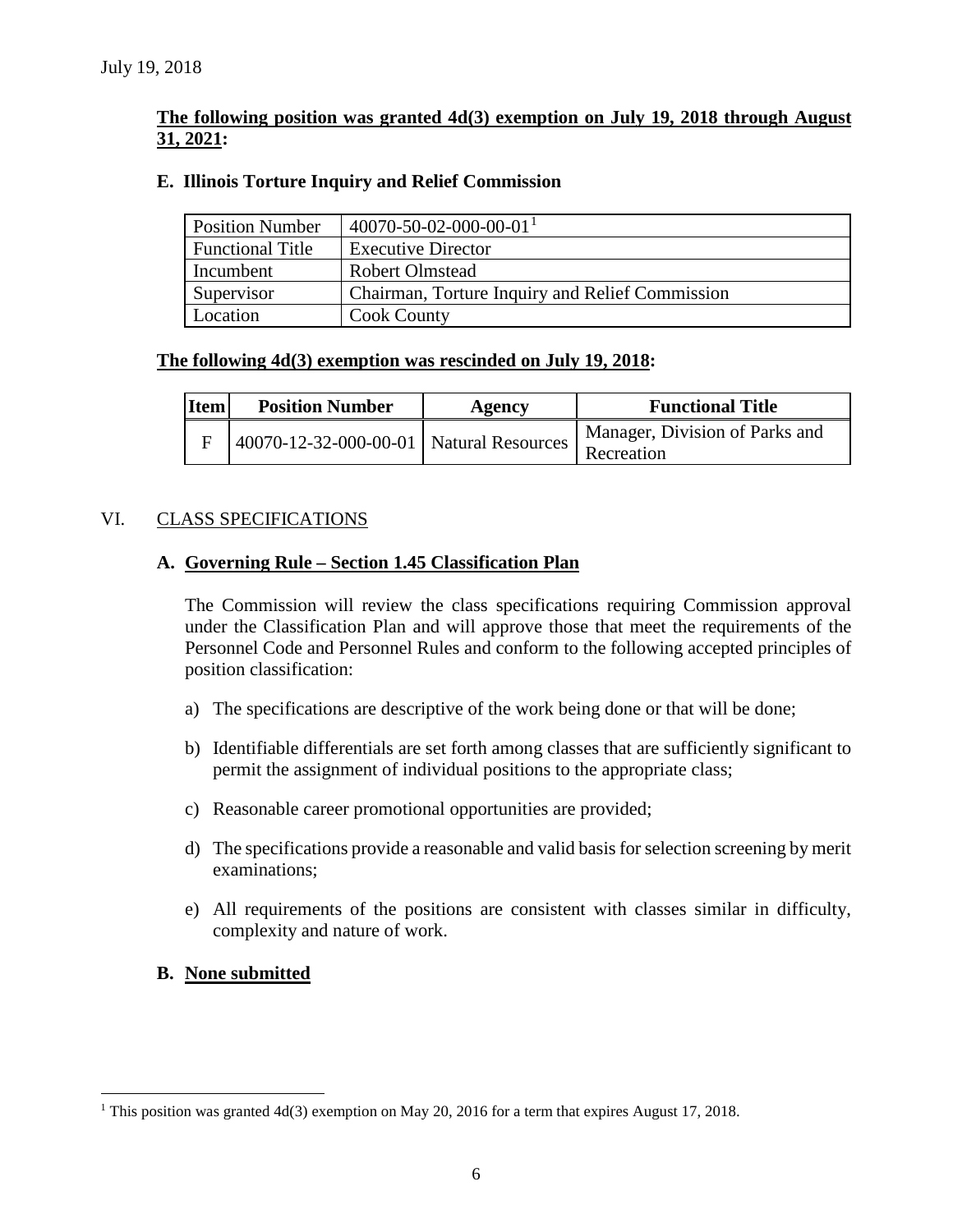# **IT WAS MOVED BY COMMISSIONER RYAN, SECONDED BY COMMISSIONER URLACHER, AND THE MOTION ADOPTED 5-0 TO DISAPPROVE ANY CLASS SPECIFICATIONS RECEIVED BY THE COMMISSION STAFF NOT CONTAINED IN THIS AGENDA TO ALLOW ADEQUATE STUDY.**

## VII. PERSONNEL RULES

### **A. Civil Service Commission Governing Rule – Section 1.310 Personnel Rules**

The Commission has power to disapprove new rules or amendments to existing rules submitted by the Director of Central Management Services. Such proposed new rules or amendments of existing rules submitted to the Commission shall be accompanied by a report of proceedings attending the prior public hearing required by law with respect to them. If the Commission does not disapprove new rules or any amendment to existing rules within 30 days following the receipt from the Director of Central Management Services, the new rules or amendments have the force and effect of law after filing by the Director with the Secretary of State.

### **B. None submitted**

**IT WAS MOVED BY COMMISSIONER URLACHER, SECONDED BY COMMISSIONER RYAN, AND THE MOTION ADOPTED 5-0 TO DISAPPROVE ANY AMENDMENTS TO PERSONNEL RULES RECEIVED BY THE COMMISSION STAFF BUT NOT CONTAINED IN THIS AGENDA TO ALLOW ADEQUATE STUDY.** 

### VIII. MOTION TO CLOSE A PORTION OF THE MEETING

**IT WAS MOVED BY COMMISSIONER FINCH, SECONDED BY COMMISSIONER URLACHER, AND BY ROLL CALL VOTE THE MOTION ADOPTED 5-0 TO CLOSE A PORTION OF THE MEETING PURSUANT TO SUBSECTIONS 2(c)(1), 2(c)(4), AND 2(c)(11) OF THE OPEN MEETINGS ACT.**

| <b>SICKMEYER</b>   | YES.       | <b>FINCH</b> | YES |
|--------------------|------------|--------------|-----|
| <b>LUECHTEFELD</b> | <b>YES</b> | <b>RYAN</b>  | YES |
| <b>URLACHER</b>    | YES        |              |     |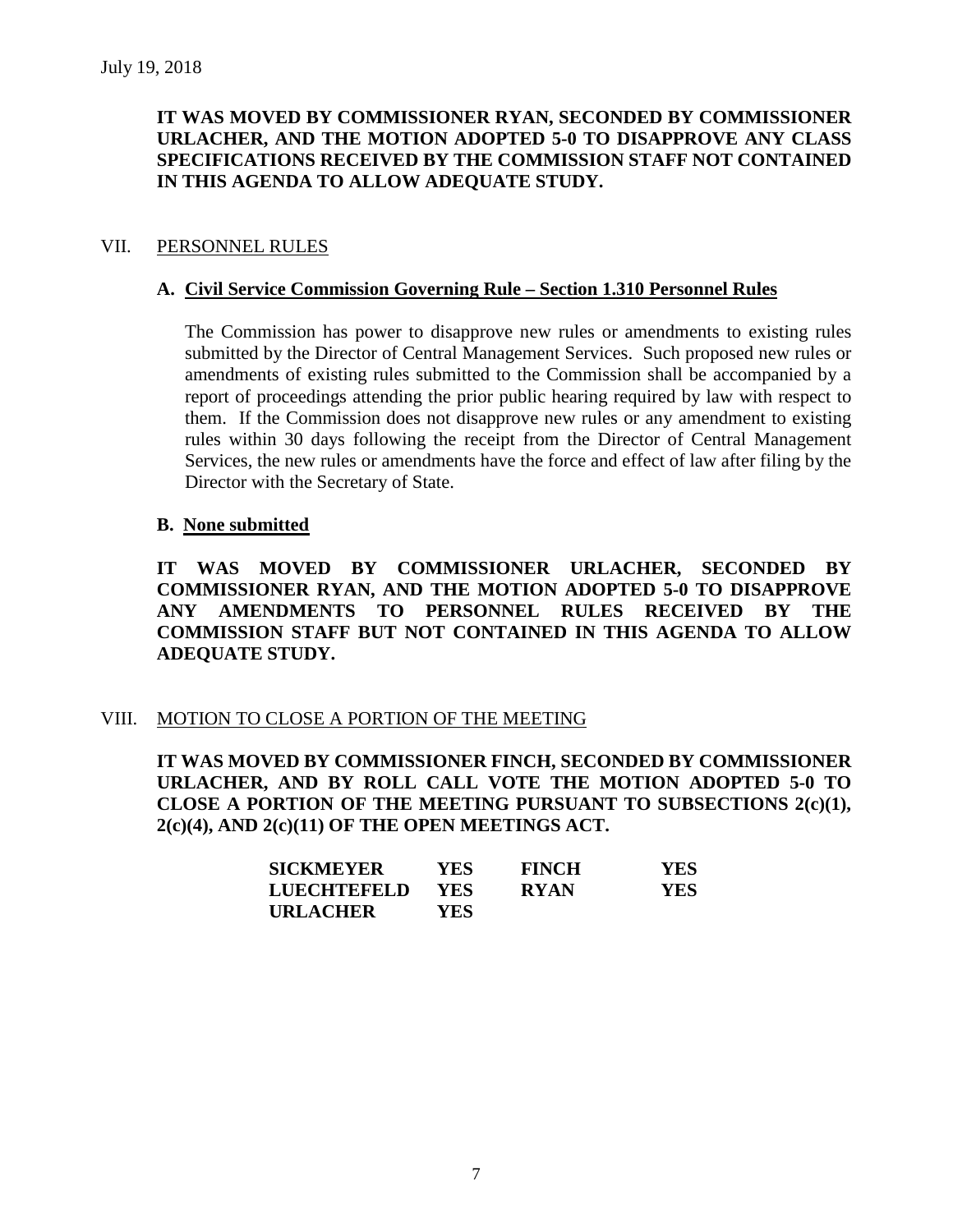## July 19, 2018

## IX. RECONVENE THE OPEN MEETING

Upon due and proper notice, the regular open meeting of the Illinois Civil Service Commission was reconvened at 160 N. LaSalle Street, Suite S-901, Chicago, IL and 607 E. Adams Street, Suite 801, Springfield, IL by audio conference call at 11:26 a.m.

## PRESENT

Chairman Timothy D. Sickmeyer; G.A. Finch (by telephone), David Luechtefeld, Jane Ryan, and Casey Urlacher (by telephone), Commissioners; and Daniel Stralka, Executive Director (by telephone), Andrew Barris, Assistant Executive Director, and Sabrina Johnson, Exemption Monitor.

# X. INTERLOCUTORY APPEALS

# **DA-3-18**

| Employee | Berry Lauderdale               | <b>Appeal Date</b>   | 7/19/17                        |
|----------|--------------------------------|----------------------|--------------------------------|
| Agency   | Agriculture                    | <b>Decision Date</b> | 7/09/18                        |
| Type     | Discharge                      | <b>ALJ</b>           | <b>Andrew Barris</b>           |
| Issue(s) | Motion to Dismiss filed for no | Proposal for         | <b>Grant Motion to Dismiss</b> |
|          | jurisdiction (not certified at | Decision             | subject to approval of         |
|          | time of discharge)             |                      | Commission.                    |

**IT WAS MOVED BY COMMISSIONER URLACHER, SECONDED BY COMMISSIONER RYAN, AND BY ROLL CALL VOTE OF 5-0 THE MOTION ADOPTED TO AFFIRM AND ADOPT THE PROPOSAL OF THE ADMINISTRATIVE LAW JUDGE TO DISMISS THE APPEAL.**

| <b>SICKMEYER</b> | YES- | <b>FINCH</b> | <b>YES</b> |
|------------------|------|--------------|------------|
| LUECHTEFELD      | YES  | <b>RYAN</b>  | YES        |
| <b>URLACHER</b>  | YES. |              |            |

### **DA-47-18**

| Employee | Ali Borders                                                                                            | <b>Appeal Date</b>       | 5/23/18                                                                 |
|----------|--------------------------------------------------------------------------------------------------------|--------------------------|-------------------------------------------------------------------------|
| Agency   | <b>Human Services</b>                                                                                  | <b>Decision Date</b>     | 7/03/18                                                                 |
| Type     | Discharge                                                                                              | ALJ                      | <b>Andrew Barris</b>                                                    |
| Issue(s) | Motion to Dismiss filed for no<br>jurisdiction (late filing and not<br>certified at time of discharge) | Proposal for<br>Decision | <b>Grant Motion to Dismiss</b><br>subject to approval of<br>Commission. |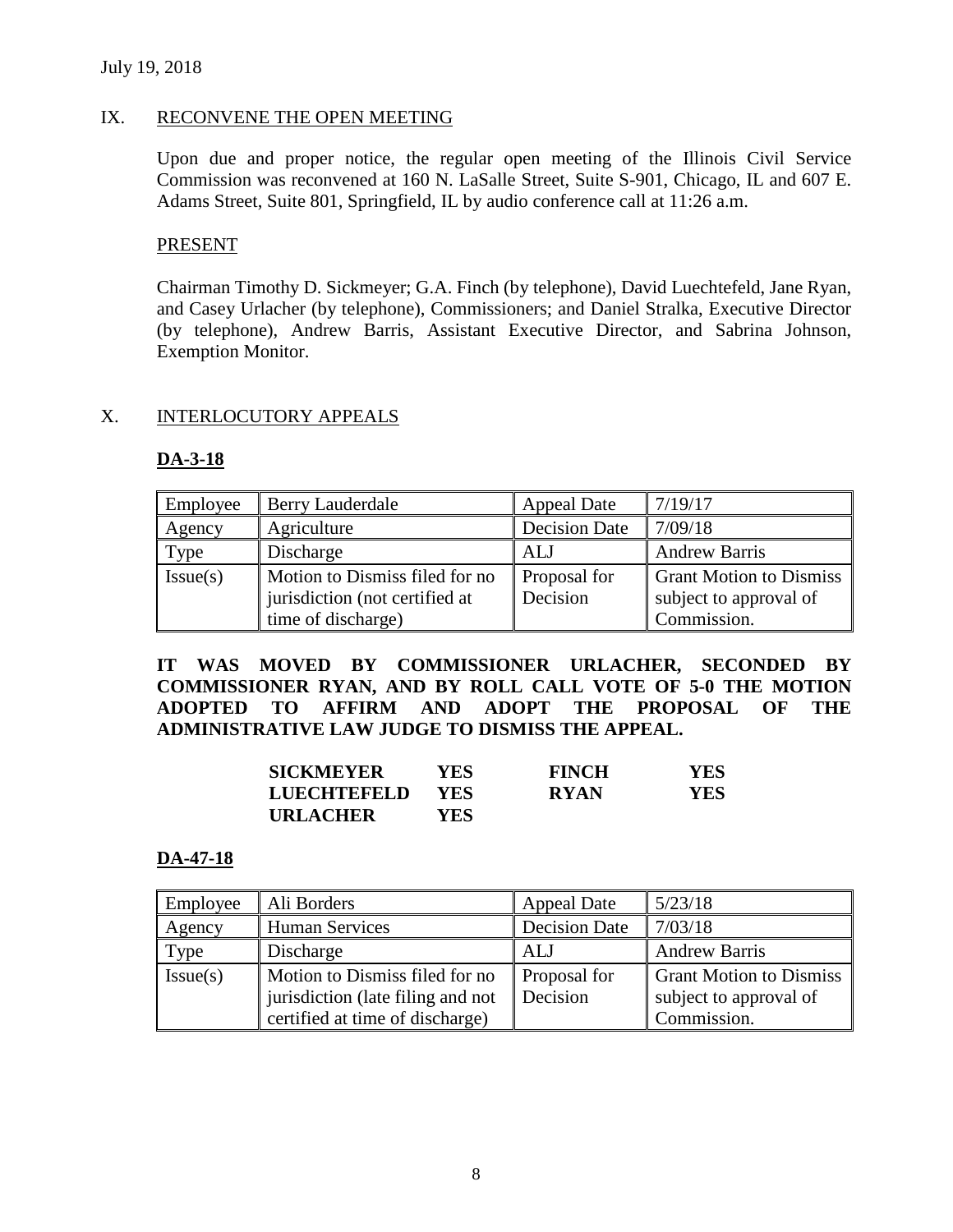**IT WAS MOVED BY COMMISSIONER URLACHER, SECONDED BY COMMISSIONER RYAN, AND BY ROLL CALL VOTE OF 5-0 THE MOTION ADOPTED TO AFFIRM AND ADOPT THE PROPOSAL OF THE ADMINISTRATIVE LAW JUDGE TO DISMISS THE APPEAL.**

| <b>SICKMEYER</b>   | YES        | <b>FINCH</b> | <b>YES</b> |
|--------------------|------------|--------------|------------|
| <b>LUECHTEFELD</b> | <b>YES</b> | <b>RYAN</b>  | YES.       |
| <b>URLACHER</b>    | YES        |              |            |

#### XI. APPEAL TERMINATED WITHOUT DECISIONS ON THE MERITS

#### **DA-40-18**

| Employee    | Dana R. Wilken       | <b>Appeal Date</b>               | 4/23/18                       |
|-------------|----------------------|----------------------------------|-------------------------------|
| Agency      | Human Services       | Decision Date $\frac{17}{09/18}$ |                               |
| Appeal Type | Discharge            | Proposal for                     | Dismissed subject to approval |
| ALJ         | <b>Andrew Barris</b> | Decision                         | of Commission; withdrawn.     |

**IT WAS MOVED BY COMMISSIONER FINCH, SECONDED BY COMMISSIONER URLACHER, AND BY ROLL CALL VOTE OF 5-0 THE MOTION ADOPTED TO AFFIRM AND ADOPT THE PROPOSAL OF THE ADMINISTRATIVE LAW JUDGE TO DISMISS THE APPEAL.**

| <b>SICKMEYER</b> | YES        | <b>FINCH</b> | YES. |
|------------------|------------|--------------|------|
| LUECHTEFELD      | <b>YES</b> | <b>RYAN</b>  | YES. |
| <b>URLACHER</b>  | YES        |              |      |

#### XII. STAFF REPORT

Executive Director Stralka reported that:

- $\triangleright$  Travel Update 18-06 will result in a change to the wording on travel vouchers. Processing for travel vouchers is not up to date at this time.
- $\triangleright$  Staff is awaiting the full audit report and anticipates there will be one finding related to the filing of a fiscal report.

Assistant Executive Director Barris reported that:

- $\triangleright$  HB4295 is awaiting action by the Governor.
- $\triangleright$  The amendments to the Commission rules passed the Joint Committee on Administrative Rules (JCAR) on July 17, 2018 with no objection.